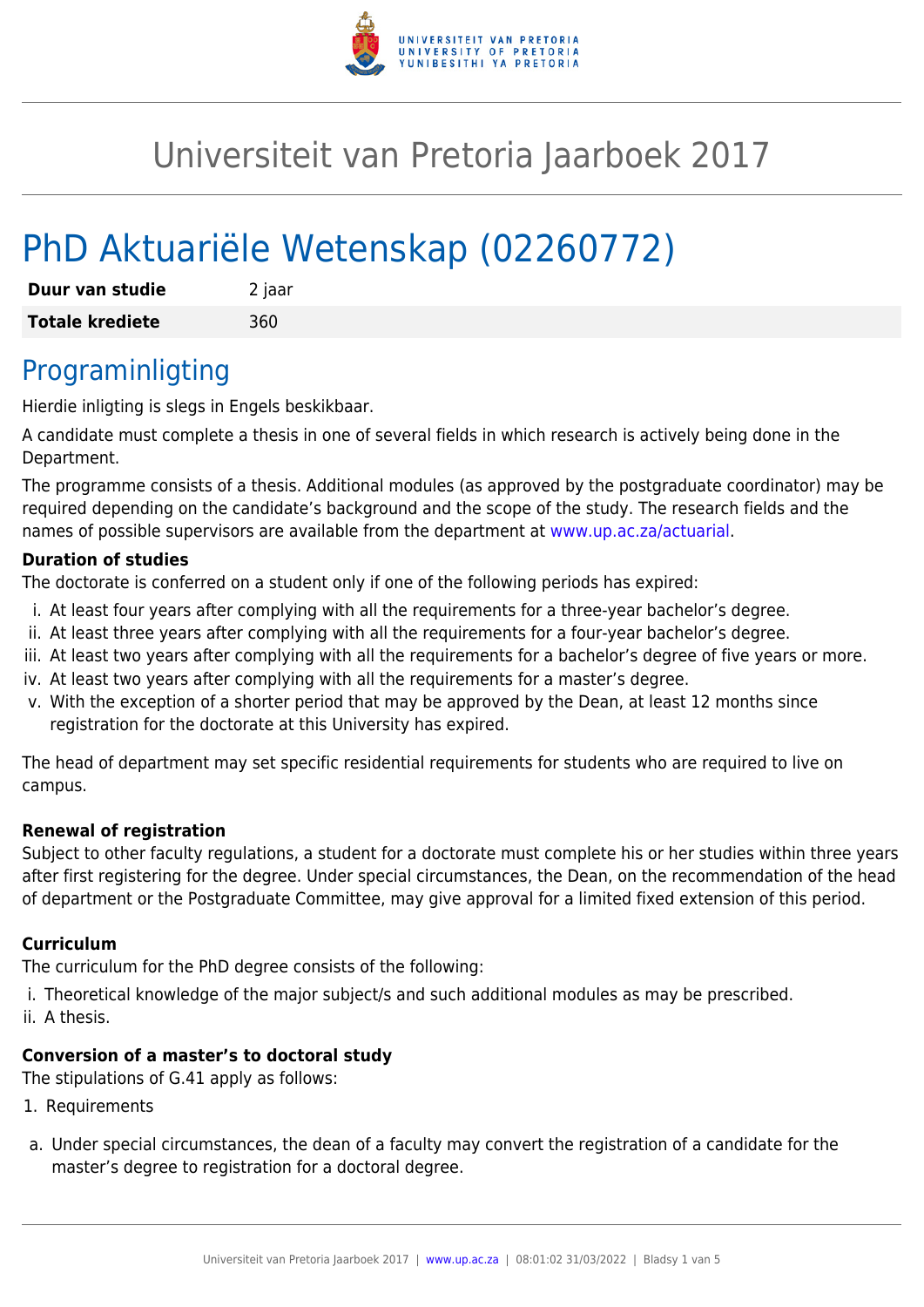

- b. For such conversions, the head of department and the supervisor must be satisfied that the student's completed work is of the standard that would be expected of a doctoral student, that the student is capable of completing a doctoral degree, and that the project is of appropriate standard and scope to constitute a doctoral study.
- c. For such conversions, the head of department and the supervisor must be satisfied that the student has demonstrated that he or she has the potential to fulfil the requirements of a doctoral degree without having completed a master's degree.
- 2. Process
- a. Application for conversion may be submitted at any time during the course of study for the master's degree.
- b. The application for the conversion must include the following documentation:
- i. A detailed progress report by the candidate of the work completed for the master's project. The report must provide proof that the results obtained thus far are of such a standard and scientific significance that they justify conversion to a doctoral project. The report should include details of presentations made at conferences and of material that has been submitted for publication and/or published.
- ii. A detailed proposal for the intended doctoral project, written by the candidate, including the objectives of the project.
- iii. A recommendation by the supervisor with specific comments on the ability of the applicant as a potential doctoral candidate as well as the feasibility of the conversion, especially with regard to the information provided by the candidate in his/her reports (items (i) and (ii)).
- iv. A recommendation by the head of department, if he or she is not the supervisor, in which the ability of the candidate as a potential doctoral candidate is confirmed.
- v. If the dean considers it advisable for the faculty, the candidate may be required to present a seminar to the department in support of the application. In this case, the head of department should include a report on this in his or her recommendation.
- c. The application of the candidate, together with the reports and recommendations, is submitted for consideration to the dean, (who may delegate to the Chairperson of the Faculty Postgraduate Committee) for approval. The decision should be submitted to the Faculty Board for approval.

#### **General**

Candidates are required to familiarise themselves with the General Regulations regarding the maximum duration of study and the requirements to submit an article/s for publication.

## Ander programspesifieke inligting

The minimum duration for this degree is two years. Subject to other faculty regulations, a student for a doctoral degree must complete his or her studies within three years after first registering for the degree. Under special circumstances, the Dean, on the recommendation of the head of department, may give approval for a limited fixed extension of this period. (In accordance with General Regulations G.47 and G.51.)

## Eksamens en slaagvereistes

- i. Consult the General Regulations that apply to the calculation of marks.
- ii. In order to obtain the PhD degree the candidate must: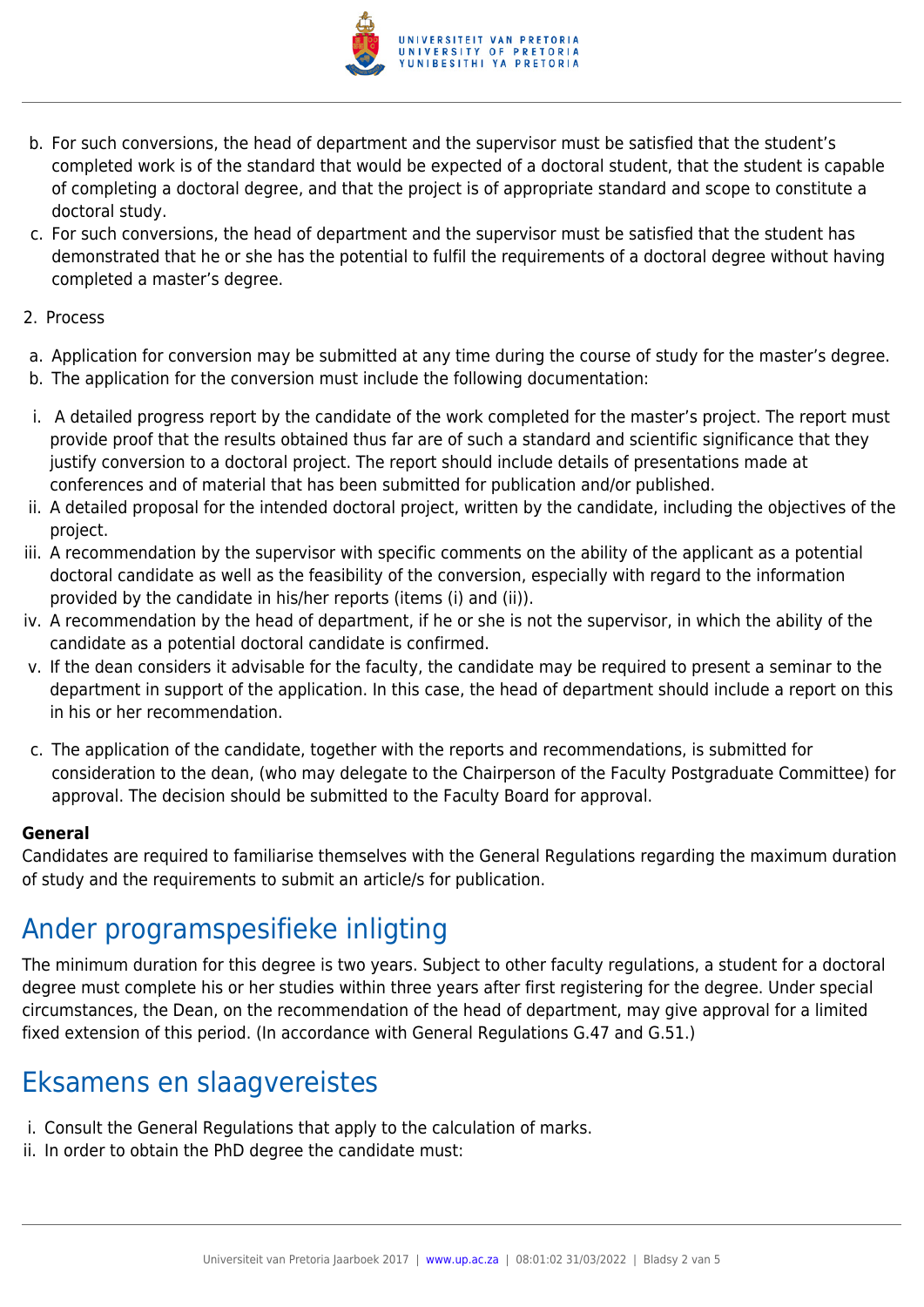

- pass the examinations and the prescribed modules, as determined in the study programme;
- pass the thesis; and
- pass the final examination on the thesis and general subject knowledge.

## Bevordering tot volgende studiejaar

The progress of all doctoral candidates is monitored biannually by the supervisor and the postgraduate coordinator. A candidate's study may be terminated if the progress is unsatisfactory or if the candidate is unable to finish his/her studies during the prescribed period.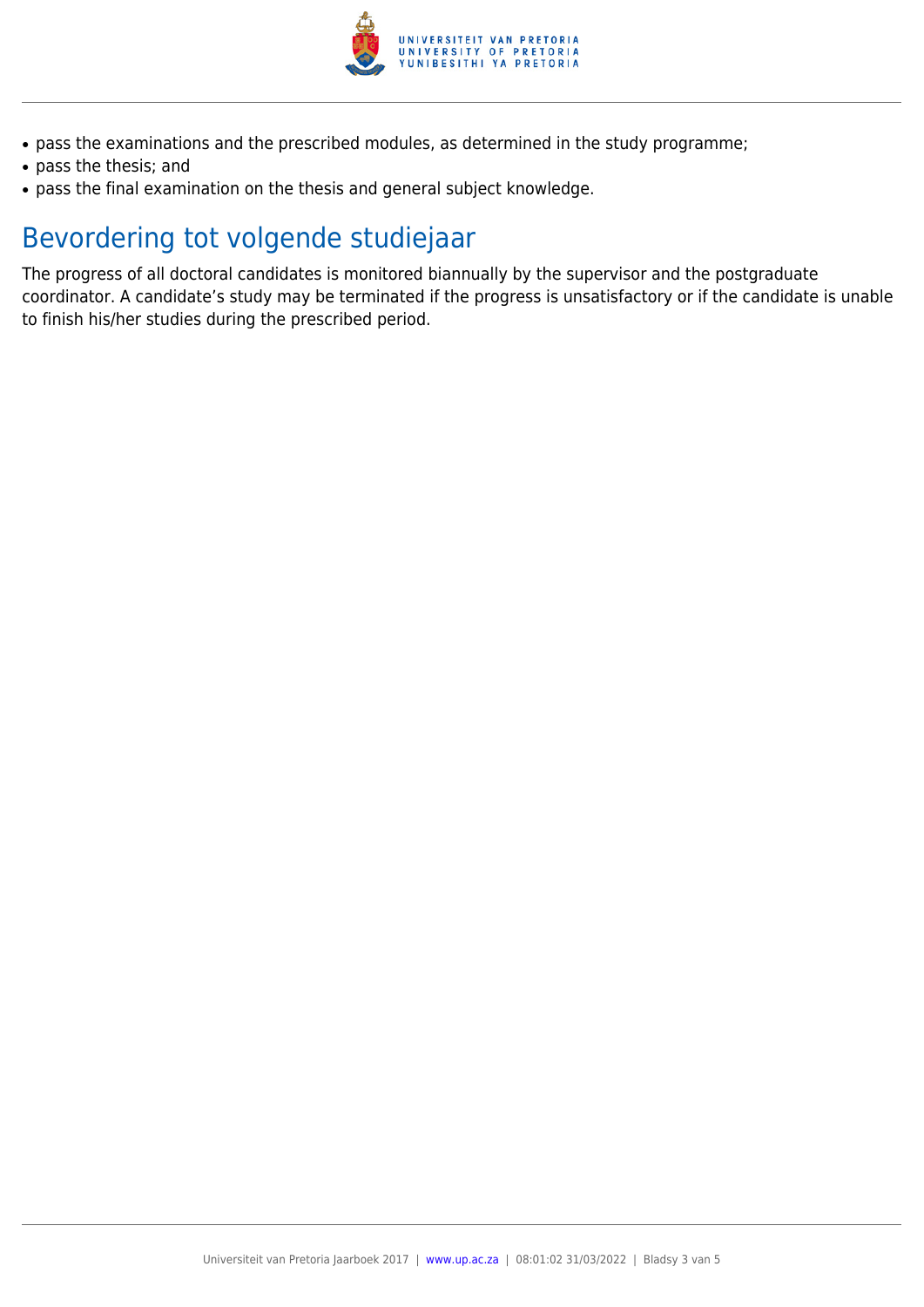

# Kurrikulum: Jaar 1

**Minimum krediete: 360**

### **Kernmodules**

### **Proefskrif: Aktuariële wetenskap 990 (AKW 990)**

| <b>Modulekrediete</b>  | 360.00                          |
|------------------------|---------------------------------|
| <b>Voorvereistes</b>   | Geen voorvereistes.             |
| Onderrigtaal           | Module word in Engels aangebied |
| Akademiese organisasie | Aktuariële Wetenskap            |
| Aanbiedingstydperk     | laar                            |